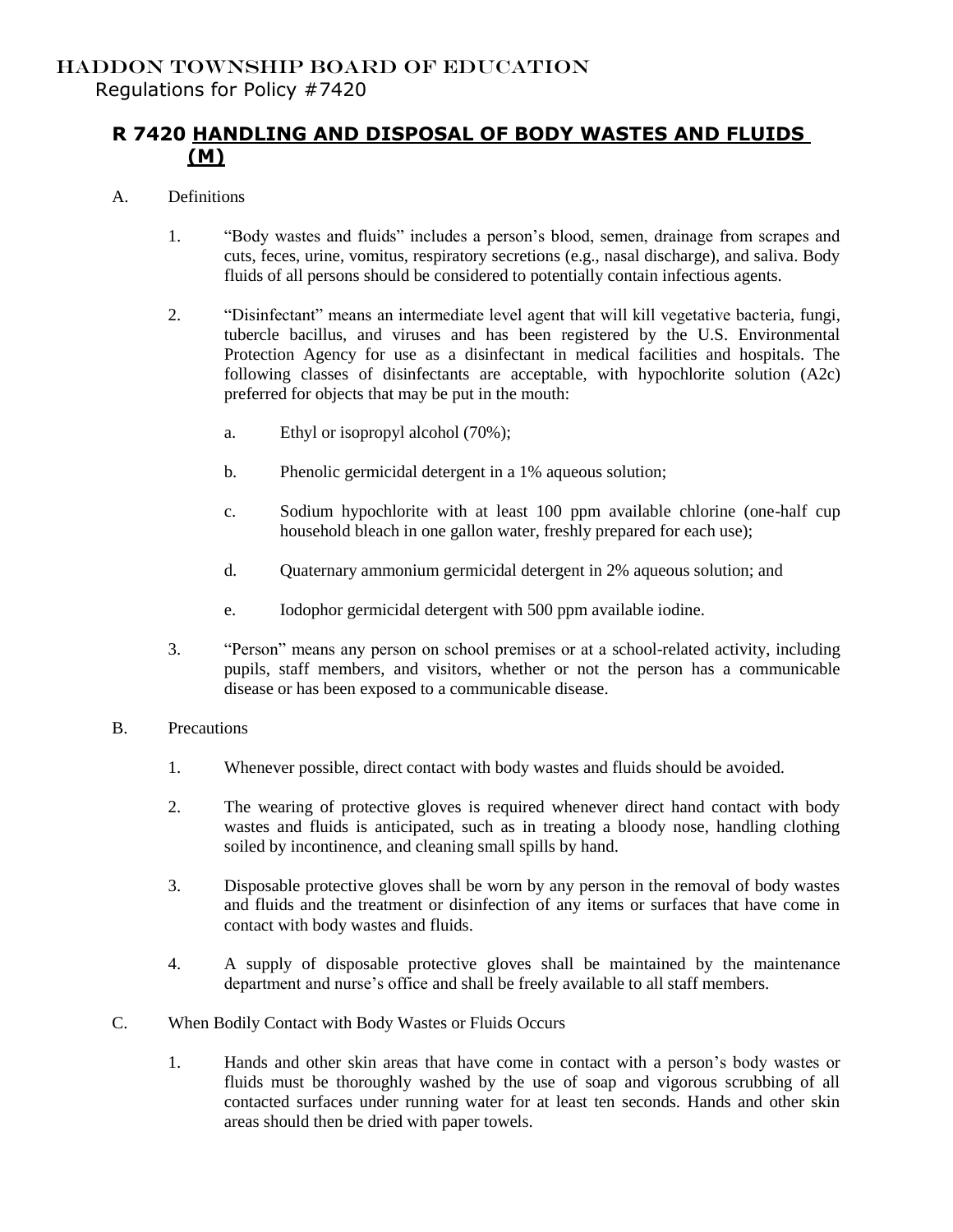- 2. Gloves soiled by contact with body wastes and fluids or in the cleaning of soiled items and surfaces should be promptly removed and placed in a plastic bag or lined trash can, secured, and disposed of daily.
- D. Removal of Body Wastes and Fluids From the Environment
	- 1. A sanitary absorbent agent, designed to absorb and disinfect body wastes and fluids, will be applied in accordance with instructions supplied with the material.
	- 2. When the fluid is absorbed, the material will be vacuumed or swept up and the vacuum bag or sweepings will be disposed of in a plastic bag or lined trash can, secured, and disposed of daily.
	- 3. The broom and dust pan used in sweeping will be rinsed in a disinfectant. No special handling is required for the vacuuming equipment.
	- 4. Any disposable items (such as paper towels and tissues) used to clean up will be placed in a plastic bag or lined trash can, secured, and disposed of daily.
- E. Treatment of Soiled Items
	- 1. Items such as clothing and fabric towels should be rinsed under cold running water to remove body wastes and fluids. If necessary for the treatment of stains, the item may be soaked in cold water.
	- 2. If such pre-rinsing is required, gloves should be used when rinsing or soaking the items in cold water prior to bagging. Clothing should be sent home for washing with appropriate directions to parents/teachers.
	- 3. Rinsed items may be stored in a plastic bag until further treatment can be given. A pupil's soiled clothing should be placed in a plastic bag with instructions for the parent(s) or legal guardian(s) to launder the item as in item 4.
	- 4. Clothing and other items soiled by body wastes and fluids should be laundered separately in soap and water. The use of a household chlorine bleach is recommended; if the material is not colorfast, a nonchlorine bleach may be used.
	- 5. Soiled disposable items (e.g., tissues, cotton balls, band aids, paper towels, diapers) should be handled in the same manner as disposable gloves.
- F. Treatment of Soiled Rugs
	- 1. Body wastes and fluids should be removed as provided in D.
	- 2. A rug shampoo with a germicidal detergent should be applied with a brush and, when dried, vacuumed.
	- 3. The vacuum bag will be placed in a plastic bag or lined trash can, secured, and disposed of daily.
- G. Disinfection of Hard Surfaces
	- 1. Employees are to wear gloves while disinfecting hard surfaces and equipment.
	- 2. Body wastes and fluids should be removed as provided in D and a disinfectant applied to the affected surface.